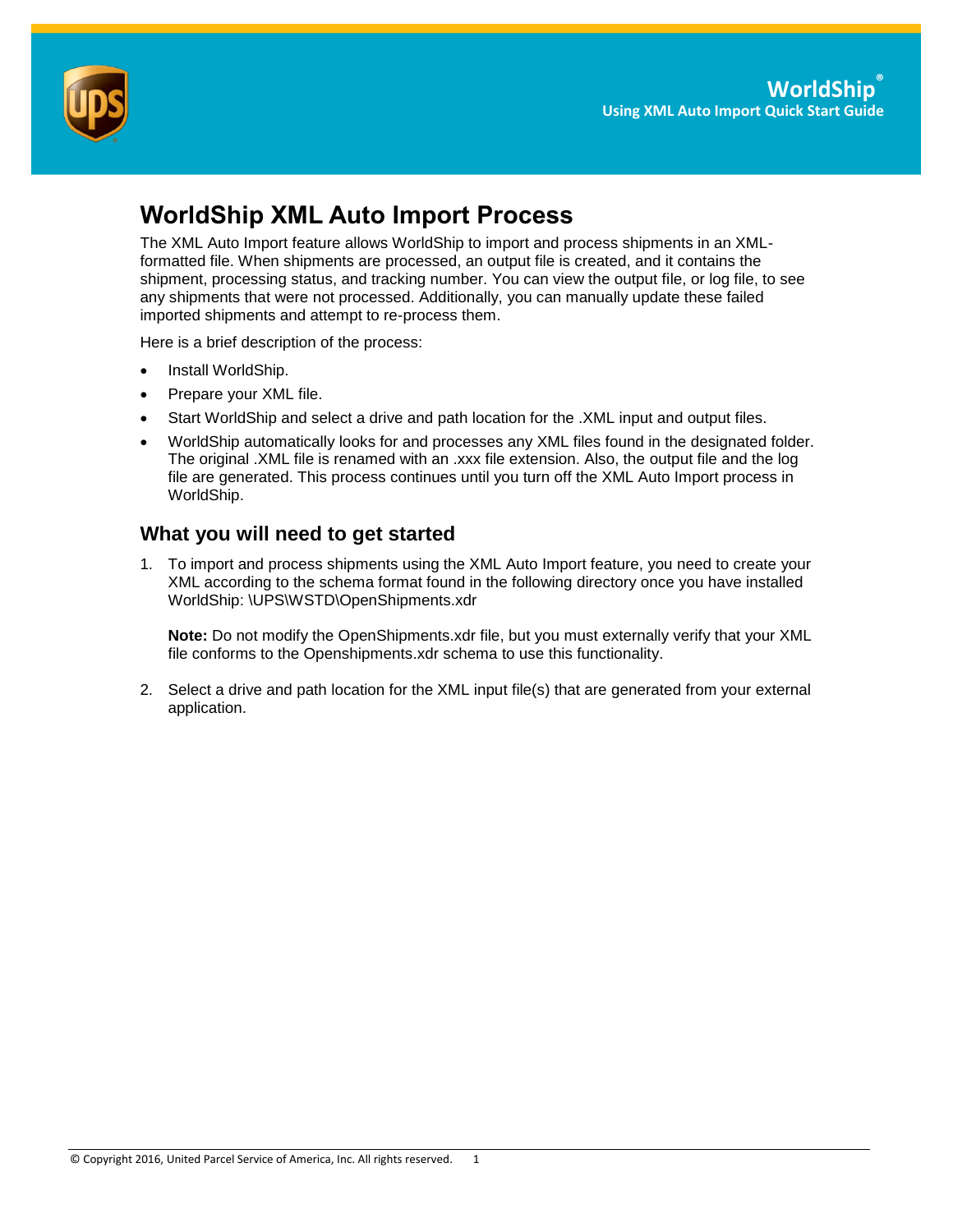

|                                                                                                                                                                                                                                                                           | <b>TASK 1: Preparing and Reviewing Your XML File(s)</b>                                                                                                                                                                                                                                         |  |                                                                                                                                                                        |                                        |  |  |  |
|---------------------------------------------------------------------------------------------------------------------------------------------------------------------------------------------------------------------------------------------------------------------------|-------------------------------------------------------------------------------------------------------------------------------------------------------------------------------------------------------------------------------------------------------------------------------------------------|--|------------------------------------------------------------------------------------------------------------------------------------------------------------------------|----------------------------------------|--|--|--|
| <b>Step</b>                                                                                                                                                                                                                                                               |                                                                                                                                                                                                                                                                                                 |  | <b>Description</b>                                                                                                                                                     |                                        |  |  |  |
| Create a new, blank XML file using notepad,<br>1.<br>textpad, WordPad, or an XML Editor.<br>OpenShipments.xdr represents the schema, or<br>format, to which your XML file must conform.<br>Insert the header information at the top of each<br>XML file that you process. |                                                                                                                                                                                                                                                                                                 |  | <b>Example File: YourCompany.XML</b><br>xml version="1.0" encoding="windows-<br 1252"?<br><openshipments xmlns="x-schema:&lt;br&gt;OpenShipments.xdr"></openshipments> |                                        |  |  |  |
|                                                                                                                                                                                                                                                                           | 2. The Open Shipment Option code is included in<br>your <openshipment> header block. You must</openshipment>                                                                                                                                                                                    |  |                                                                                                                                                                        | <b>Open Shipment Option Codes</b>      |  |  |  |
|                                                                                                                                                                                                                                                                           | use one of these codes. If the Open Shipment<br>Option is blank, the shipment defaults to<br>Standard Outbound.                                                                                                                                                                                 |  | <b>Valid</b><br><b>Values</b>                                                                                                                                          | <b>Description</b>                     |  |  |  |
|                                                                                                                                                                                                                                                                           |                                                                                                                                                                                                                                                                                                 |  | {Blank}                                                                                                                                                                | <b>Standard Outbound</b>               |  |  |  |
|                                                                                                                                                                                                                                                                           | If you have shipments with more than one<br>option code to import, you need a new block for<br>each different option code.                                                                                                                                                                      |  | <b>RS</b>                                                                                                                                                              | <b>Return Services</b>                 |  |  |  |
|                                                                                                                                                                                                                                                                           |                                                                                                                                                                                                                                                                                                 |  | EU                                                                                                                                                                     | World Ease -<br>European Union         |  |  |  |
| <b>Example:</b> Shipment Option is Blank (Standard<br>Outbound)                                                                                                                                                                                                           |                                                                                                                                                                                                                                                                                                 |  | <b>SC</b>                                                                                                                                                              | World Ease - Single<br>Country         |  |  |  |
|                                                                                                                                                                                                                                                                           | XML VERSION="1.0" ENCODING="WINDOWS-1252"?                                                                                                                                                                                                                                                      |  | LТ                                                                                                                                                                     | <b>Trade Direct - LTL</b>              |  |  |  |
| <openshipments xmlns="X-SCHEMA:OPENSHIPMENTS.XDR"><br/><openshipment processstatus="" shipmentoption=""></openshipment></openshipments>                                                                                                                                   |                                                                                                                                                                                                                                                                                                 |  | <b>SP</b>                                                                                                                                                              | <b>Trade Direct - Small</b><br>Package |  |  |  |
| <b>Example:</b> Shipment Option is LT (Trade Direct-<br>$LTL$ )                                                                                                                                                                                                           |                                                                                                                                                                                                                                                                                                 |  |                                                                                                                                                                        |                                        |  |  |  |
| XML VERSION="1.0" ENCODING="WINDOWS-1252"?<br><openshipments xmlns="X-SCHEMA:OPENSHIPMENTS.XDR"><br/><openshipment processstatus="" shipmentoption="LT"></openshipment></openshipments>                                                                                   |                                                                                                                                                                                                                                                                                                 |  |                                                                                                                                                                        |                                        |  |  |  |
|                                                                                                                                                                                                                                                                           | Previous WorldShip XML Auto Import users: If you are currently using XML, your current XML files<br>will still work when you upgrade WorldShip. However, you will not be able to take advantage of the new<br>WorldShip features unless you modify your XML to conform to the WorldShip schema. |  |                                                                                                                                                                        |                                        |  |  |  |
|                                                                                                                                                                                                                                                                           | 3. Every open shipment contains information blocks. The minimum required blocks for a Small<br>Package XML Auto Import include:                                                                                                                                                                 |  |                                                                                                                                                                        |                                        |  |  |  |

- ShipTo
- ShipmentInformation
- Package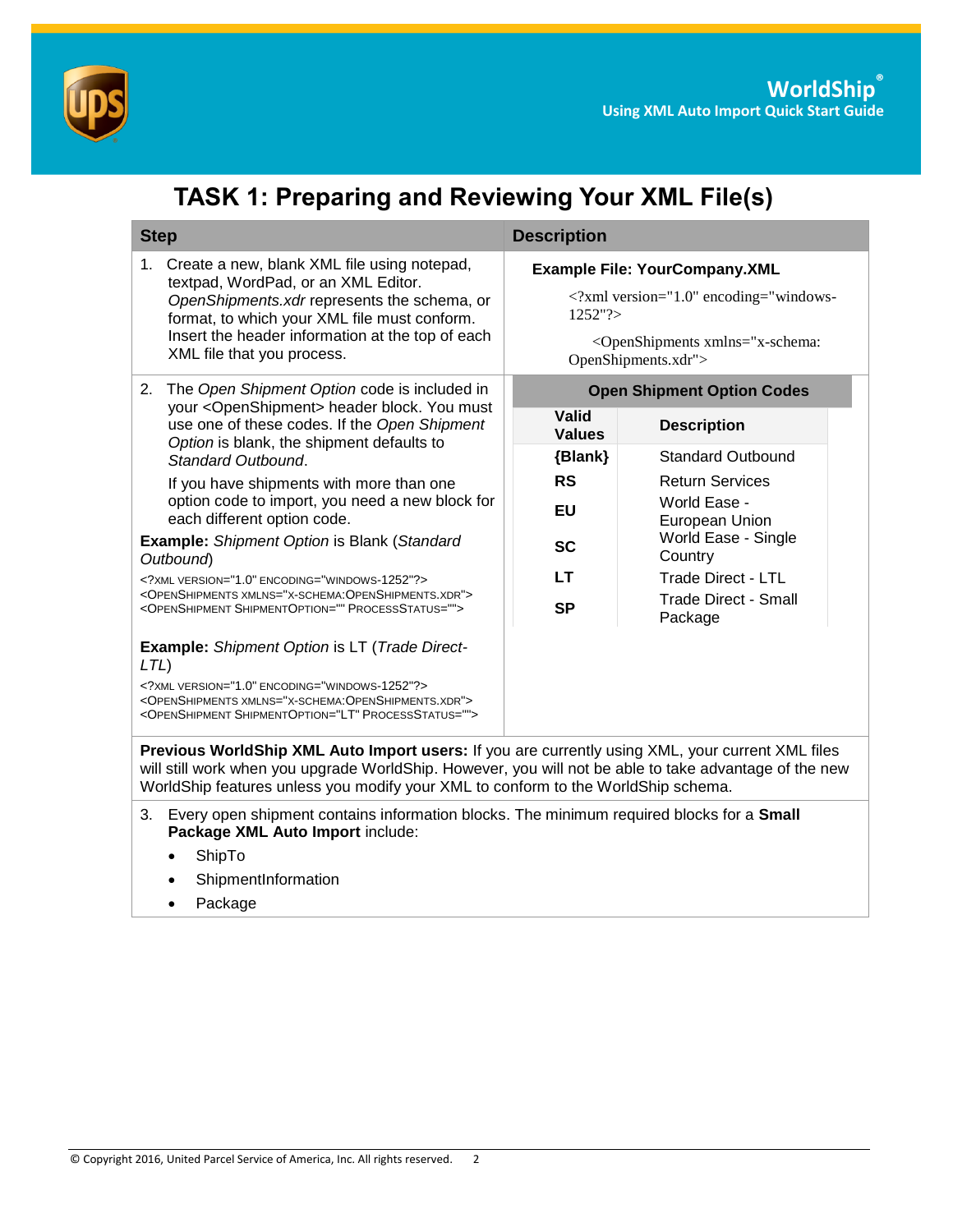



| <b>Step</b>                                                                                                                                                                                                                                                                 | <b>Description</b>                                                                                                                                                                                             |  |  |
|-----------------------------------------------------------------------------------------------------------------------------------------------------------------------------------------------------------------------------------------------------------------------------|----------------------------------------------------------------------------------------------------------------------------------------------------------------------------------------------------------------|--|--|
| <b>Rules for ShipTo information block</b>                                                                                                                                                                                                                                   | <b>Example ShipTo information block</b>                                                                                                                                                                        |  |  |
| The shipment will fail if one of these tags is<br>$\bullet$                                                                                                                                                                                                                 | <shipto></shipto>                                                                                                                                                                                              |  |  |
| blank:<br><companyorname><br/><address1></address1></companyorname>                                                                                                                                                                                                         | <companyorname>ABC<br/>Company</companyorname>                                                                                                                                                                 |  |  |
|                                                                                                                                                                                                                                                                             | <attention>George</attention>                                                                                                                                                                                  |  |  |
| <cityortown><br/><countryterritory></countryterritory></cityortown>                                                                                                                                                                                                         | <address1>6th Avenue</address1>                                                                                                                                                                                |  |  |
| The shipment will fail if <countryterritory> has<br/>invalid data</countryterritory>                                                                                                                                                                                        | <cityortown>New York</cityortown>                                                                                                                                                                              |  |  |
|                                                                                                                                                                                                                                                                             | <countryterritory>US</countryterritory>                                                                                                                                                                        |  |  |
| The shipment will fail if the conditionally<br>$\bullet$                                                                                                                                                                                                                    | <postalcode>10001</postalcode>                                                                                                                                                                                 |  |  |
| required fields (required for certain country<br>origin/destination pairs) <attention>,<br/><telephone>, <postalcode> are not provided</postalcode></telephone></attention>                                                                                                 | <stateprovincecounty>NYeCounty&gt;</stateprovincecounty>                                                                                                                                                       |  |  |
| or are incorrect when they are required for                                                                                                                                                                                                                                 | <telephone>212-444-3232</telephone>                                                                                                                                                                            |  |  |
| certain country origin/destination pairs.                                                                                                                                                                                                                                   | <emailaddress1>George@ABCCompan<br/>y.com</emailaddress1>                                                                                                                                                      |  |  |
|                                                                                                                                                                                                                                                                             |                                                                                                                                                                                                                |  |  |
| <b>Rules for ShipmentInformation Block</b>                                                                                                                                                                                                                                  | <b>Example ShipmentInformation Block</b>                                                                                                                                                                       |  |  |
| When the XML input file has a<br>٠<br><shipmentinformation> block, all of the<br/>information blocks that are provided with data<br/>will be processed.</shipmentinformation>                                                                                               | <shipmentinformation><br/><servicetype>ES</servicetype><br/><packagetype>CP</packagetype><br/><numberofpackages>1</numberofpackages><br/><shipmentactualweight>70</shipmentactualweight></shipmentinformation> |  |  |
| When the XML file does not have the<br>٠<br><shipmentinformation> blocks or the required<br/>blocks within it, the XML file will not process.<br/>You will receive an error message and be<br/>prompted to view error messages in your .log<br/>file.</shipmentinformation> | <descriptionofgoods>Computer<br/>Hardware</descriptionofgoods><br><billingoption>PP</billingoption><br>                                                                                                        |  |  |
| A Note about Billing Options                                                                                                                                                                                                                                                | Legacy billing option                                                                                                                                                                                          |  |  |
| You must be familiar with the pairing of billing<br>options, the movement, and certain rules that<br>apply for the shipment's country of origin and<br>destination                                                                                                          | <billingoption>PP</billingoption><br>Who Pays What billing option<br><billtransportationto></billtransportationto><br><billdutytaxto></billdutytaxto>                                                          |  |  |
| Who Pays What takes precedence if both Who<br>Pays What and the Legacy billing option exist<br>in the import file.                                                                                                                                                          | <splitdutyandtax></splitdutyandtax>                                                                                                                                                                            |  |  |
| Who pays What billing option is only supported<br>in <shipmentinformation> tag</shipmentinformation>                                                                                                                                                                        |                                                                                                                                                                                                                |  |  |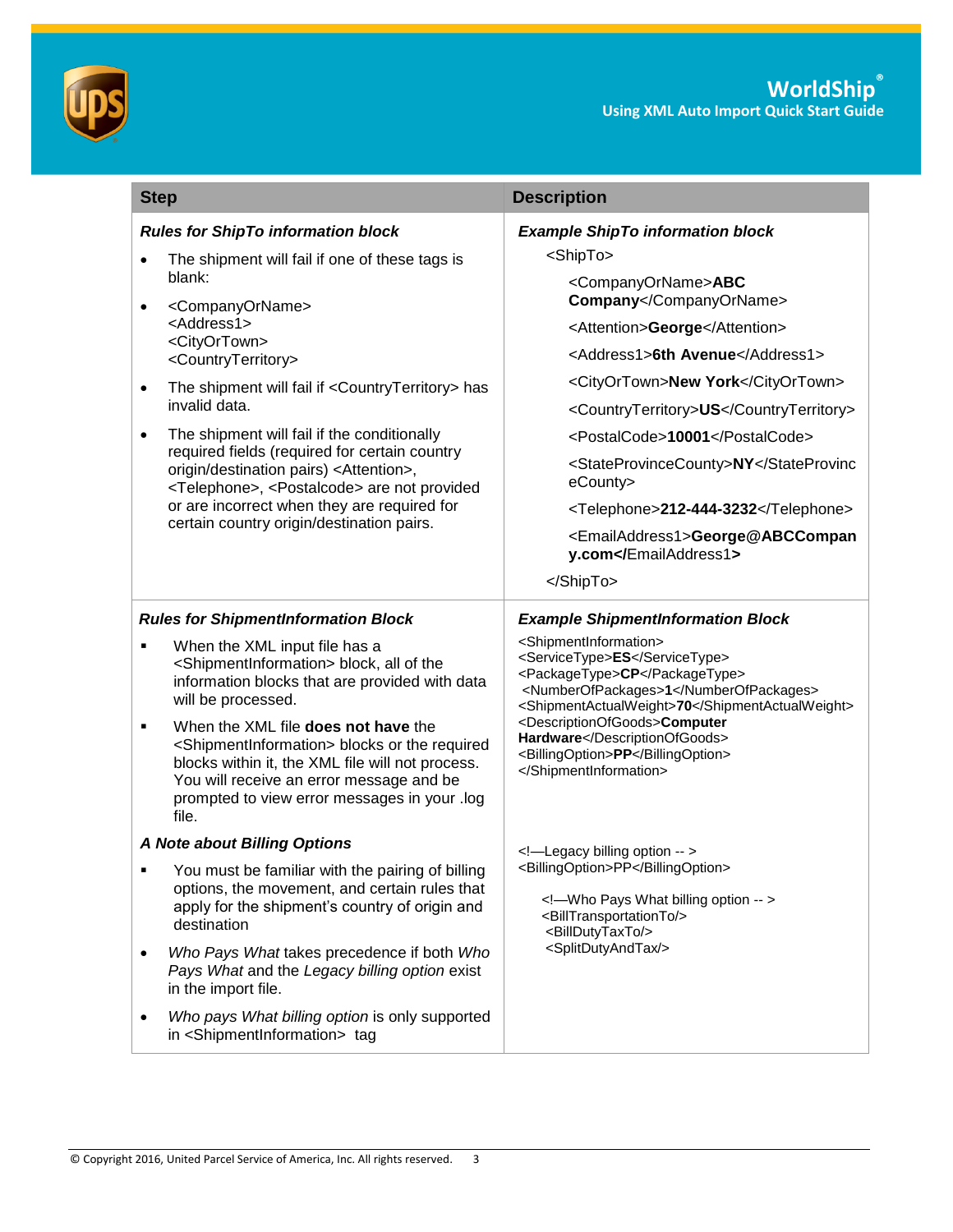

| <b>Step</b>                                                                                                                                                                                                                                                                                                                                                                                                                      | <b>Description</b><br><b>Example Package Block</b>                                                                                                                                                                                                                                                                                                                 |  |
|----------------------------------------------------------------------------------------------------------------------------------------------------------------------------------------------------------------------------------------------------------------------------------------------------------------------------------------------------------------------------------------------------------------------------------|--------------------------------------------------------------------------------------------------------------------------------------------------------------------------------------------------------------------------------------------------------------------------------------------------------------------------------------------------------------------|--|
| <b>Rules for Package Block</b>                                                                                                                                                                                                                                                                                                                                                                                                   |                                                                                                                                                                                                                                                                                                                                                                    |  |
| When importing the <package> block, certain fields<br/>cannot be imported in the <shipmentinformation><br/>block or a conflict will result and the shipment will not<br/>be processed. These fields include:<br/>PackageType<br/>ShipmentActualWeight<br/>ShipmentDimensionalWeight<br/><math>\bullet</math><br/>Reference1, 2, 3, 4, 5<br/>Length<br/>Width<br/>Height<br/><math>\bullet</math></shipmentinformation></package> | <package><br/><packagetype>CP</packagetype><br/><shipmentactualweight>36Weight&gt;<br/><shipmentdimensionalweight>144DimensionalWeight&gt;<br/><reference1>pkg ref1-1</reference1><br/><reference2>pkg ref2-1</reference2><br/><length>48</length><br/><width>24</width><br/><height>63</height><br/></shipmentdimensionalweight></shipmentactualweight></package> |  |

# **TASK 2: Import and Process Open Shipments in Your XML File**

When you have completed preparing and reviewing your XML input file, you are ready to start WorldShip.

1. On the **Import-Export** tab, select **Automatic Import** and then **XML Auto Import**.

| 国の券 · を留) · |                                                                                                  |                                                           |                                                   |                                   | <b>UPS WorldShip</b>     |                                       |               | - E X             |
|-------------|--------------------------------------------------------------------------------------------------|-----------------------------------------------------------|---------------------------------------------------|-----------------------------------|--------------------------|---------------------------------------|---------------|-------------------|
| Home        | My Services                                                                                      | <b>Printing Activities</b><br><b>Tools</b>                | Import-Export                                     |                                   | UPS.com                  | Support                               |               | $\bm{\vee}\bm{Q}$ |
| Ä<br>Keyed  | <b>AUTO</b><br>Batch<br>Automatic                                                                |                                                           | $\frac{4}{28}$<br>Batch Automatic Export Selected | Create/Edit                       | <b>Supply</b><br>Tools   | <b>Create New</b>                     | $\rightarrow$ |                   |
|             | Import $\blacktriangleright$ Import $\blacktriangleright$ Import $\blacktriangleright$<br>Import | Export Export $\blacktriangleright$<br>Hands-Off Shipping | Pickup Date<br>Export                             | Map<br><b>Import/Export Tools</b> | $\overline{\phantom{a}}$ | <b>Ouick Commands</b>                 |               |                   |
| Attention:  | e.                                                                                               | XML Auto Import                                           |                                                   | <b>INCEU IL INCIC SUUNCI !</b>    |                          | Declared Value:<br>Defenses Monday 10 |               |                   |

2. If the **Shipping** window has data when you begin an **XML Auto Import**, the message "Do you wish to process the shipment" displays. Process any shipments and reselect **XML Auto Import**.



3. When the **XML Auto Import** window displays, click **Browse** or use the WorldShip default directory to indicate the location of your XML input file.

The WorldShip default location is: *C:\ProgramData\UPS\WSTD\ImpExp\XML Auto Import*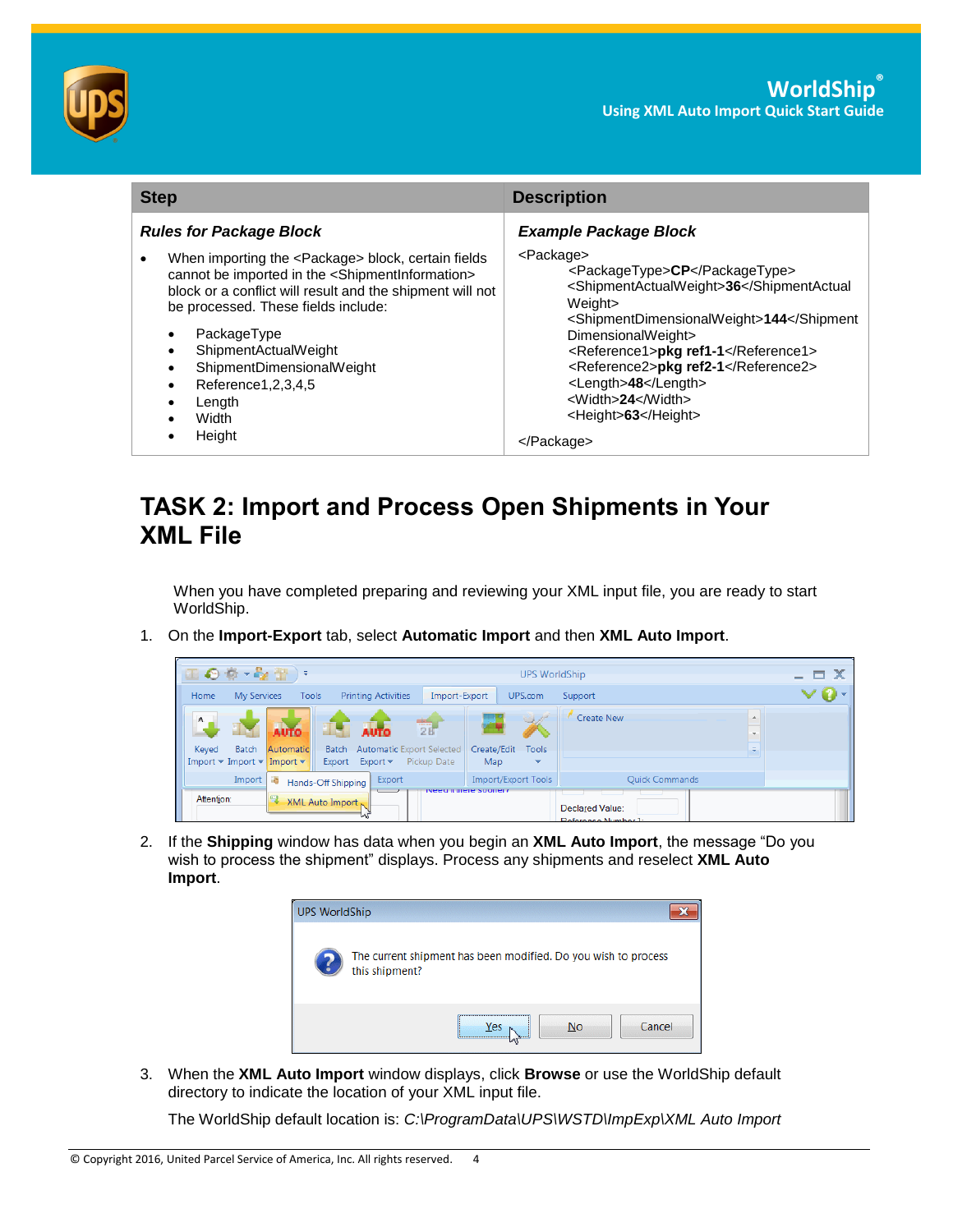

4. Click **Browse** or use the WorldShip default directory to indicate the location of your log file as well.

The WorldShip default location is: *C:\ProgramData\UPS\WSTD\SYSLOG\XML Auto Import*

5. Select the file directory and click **OK**.

**Note**: You can place your XML file(s) and your .log file in your preferred location.

**Tip:** Click **Make New Folder** to create an appropriate directory structure, such as *XML-JAN* or *XML-FEB* to organize your data files in order.

| <b>Browse For Folder</b><br>Please select a location to read the XML Auto Import file.<br><b>Trans</b><br>WorldEase<br>XML Auto Import |                                                        | $\mathbf{x}$<br>▲ | Start<br>Stop<br>Close |
|----------------------------------------------------------------------------------------------------------------------------------------|--------------------------------------------------------|-------------------|------------------------|
|                                                                                                                                        |                                                        |                   |                        |
|                                                                                                                                        |                                                        |                   |                        |
|                                                                                                                                        |                                                        |                   |                        |
|                                                                                                                                        |                                                        |                   |                        |
|                                                                                                                                        |                                                        |                   |                        |
|                                                                                                                                        |                                                        |                   | View Log               |
| ふ<br><b>INMAIL</b><br>Install<br>$\triangleright$<br>LookupTbIsBackup<br>Messages<br>MI C1<br>Ш<br>Make New Folder<br><b>OK</b>        | Þ<br>Cancel                                            | 킈<br>Æ            | Defaults<br>He         |
|                                                                                                                                        | Eail shipments when Duties and Taxes are not available |                   |                        |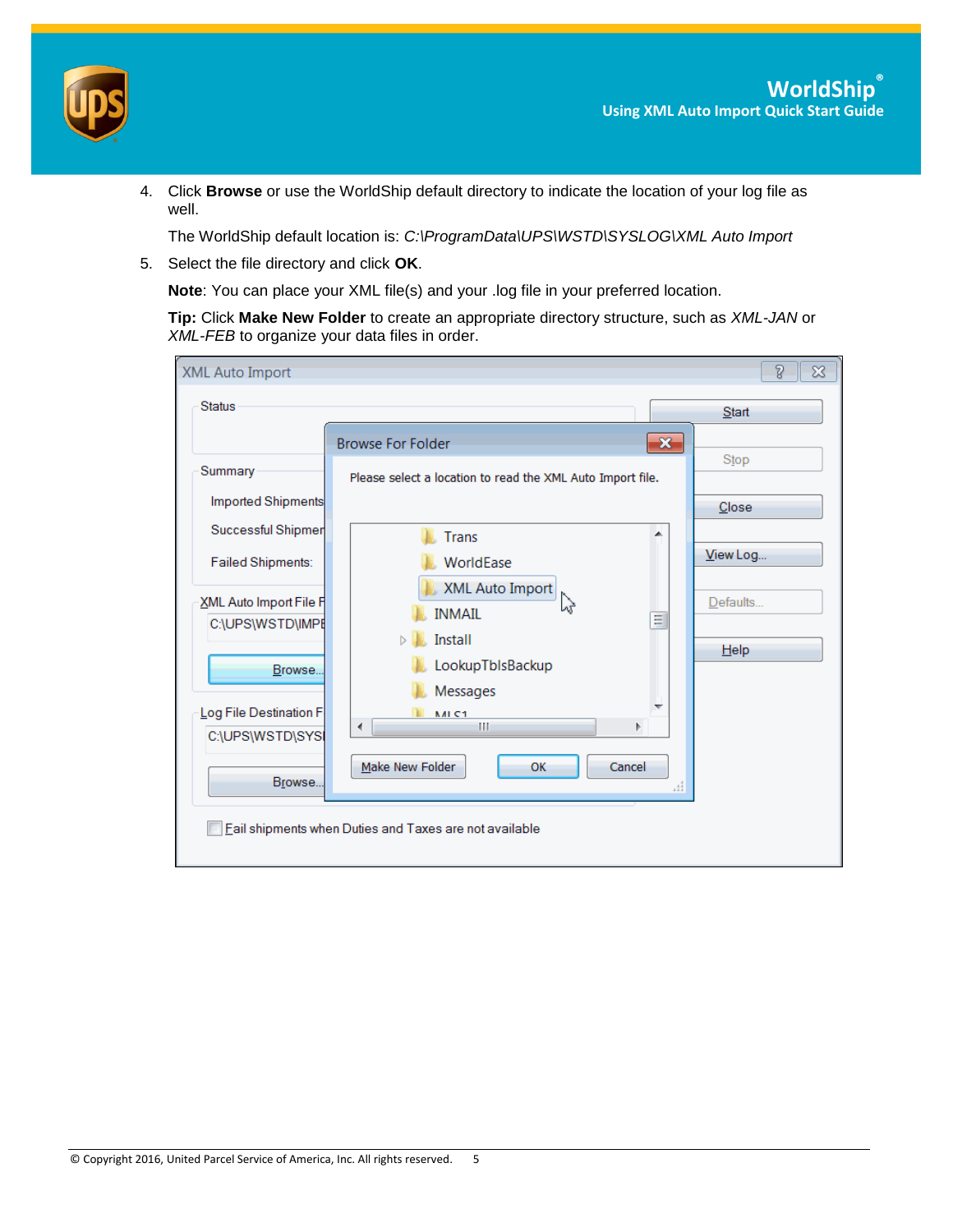



6. WorldShip prompts you to check your print stock. It is important to estimate adequate labels before confirming and starting the import process. When your printer runs out of labels during a process, it sends you a message but continues processing your open shipments. Those shipments process, but labels will not be printed. You must match the last label printed with the open shipment data in your XML file.



7. For Non-US/PR origins only: The **US FDA Food Import Prior Notice** window displays. Review the information and complete the form if the notice applies to any of your shipments.

**Note**: Further information is available on [www.ups.com/forms/e-mail/fda\\_prior\\_notice.](http://www.ups.com/forms/e-mail/fda_prior_notice)

| US FDA Food Import Prior Notice                                                                                                                                                                                                  |
|----------------------------------------------------------------------------------------------------------------------------------------------------------------------------------------------------------------------------------|
| Shipments destined to or transported through the United States or Puerto Rico<br>containing food items for human or animal consumption require prior notification to<br>the United States Food and Drug Administration (US FDA). |
| You must complete a US FDA Food Import Prior Notice form for every food item.<br>The form is located at the hyperlink below.                                                                                                     |
|                                                                                                                                                                                                                                  |
|                                                                                                                                                                                                                                  |
| http://www.ups.com/forms/e-mail/fda_prior_notice                                                                                                                                                                                 |
|                                                                                                                                                                                                                                  |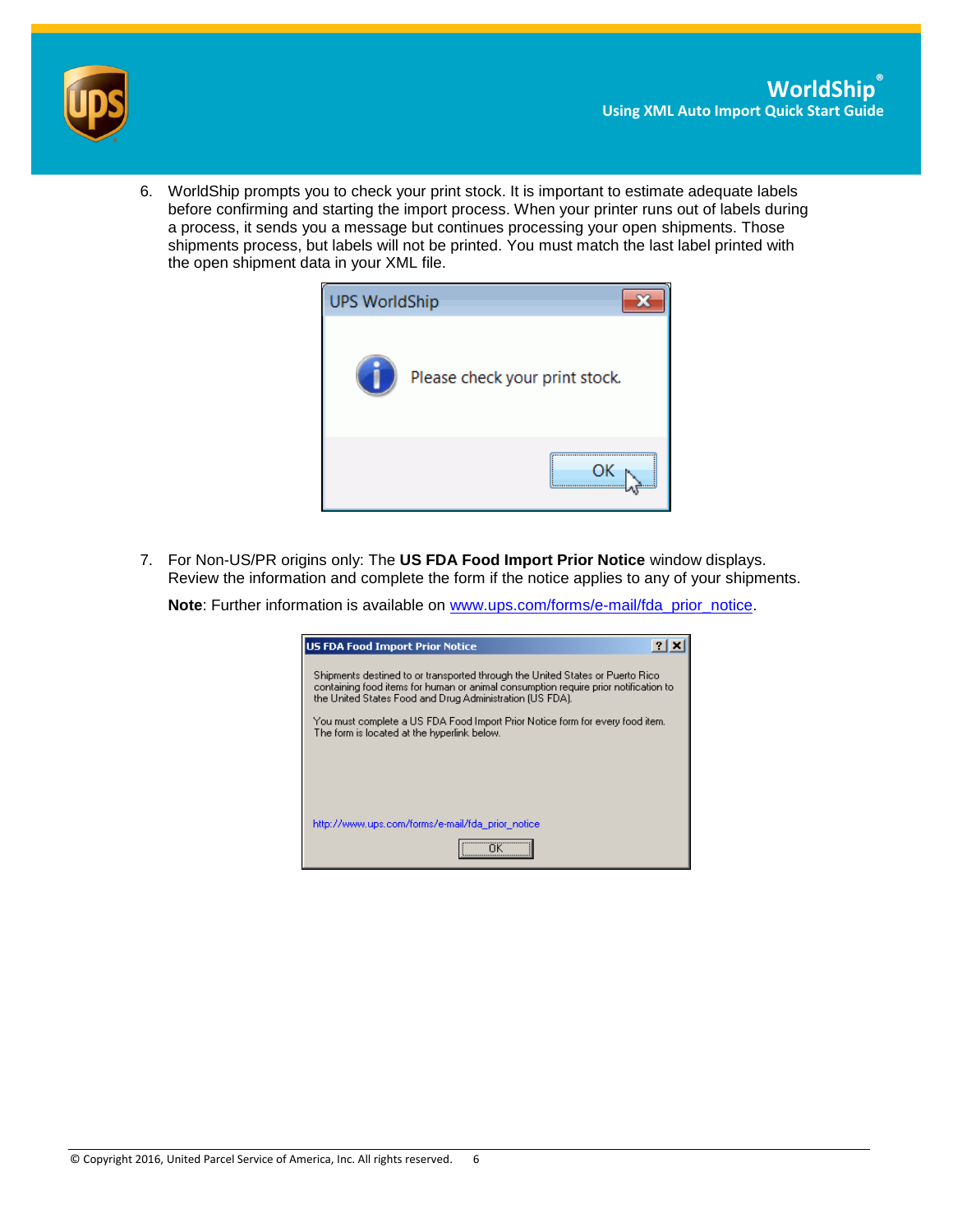

- 8. The **Progress** window displays. There are two areas of the window that provide a status of your import process:
	- The **progress indicator** area (1) displays with a UPS package car icon, which moves forward as the percentage of open shipments process.
	- The **Shipments** area (2) indicates in a column how many shipments are remaining, successful, and have failed to process. The Total is indicated at the bottom of the column.
	- The progress indicator reaches 100% (3) when the import has completed. You may choose to click **View Log** (3) to get information on your import process.

|                                                    | <b>Progress</b><br>1                                                              | 2 X |
|----------------------------------------------------|-----------------------------------------------------------------------------------|-----|
|                                                    | Importing from YourCompany.xml<br>Importing record 1<br>creating package record 1 |     |
| XML Auto Import (S<br>Shipments<br>Remaining:<br>2 |                                                                                   |     |
| <b>Successful:</b><br>Failed:                      | 16%<br>Cancel                                                                     |     |
| Total:                                             |                                                                                   |     |
| Process                                            | ō<br>3.<br>100%<br>View Log<br>Close<br>Stop<br>Help                              |     |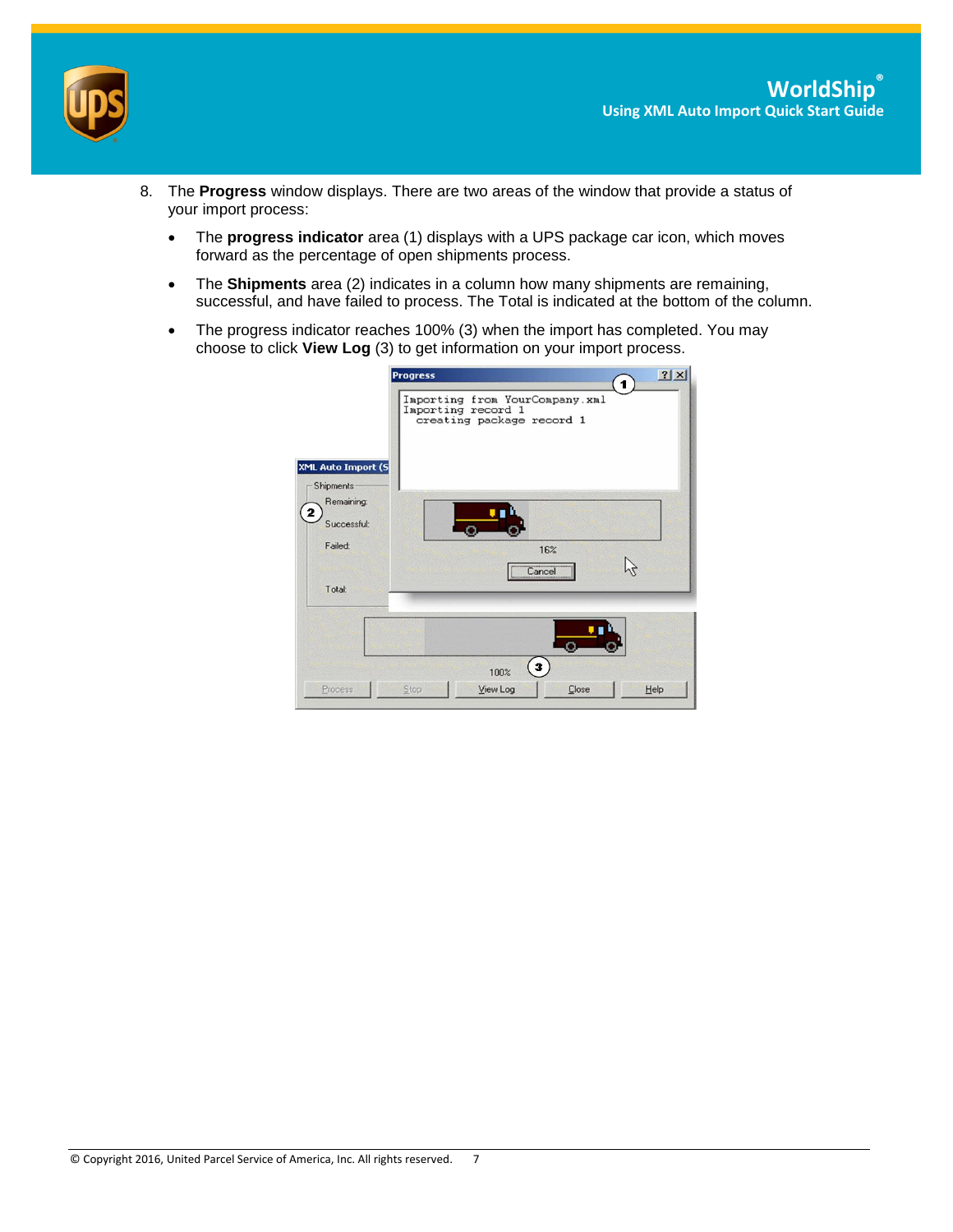

9. The **XML Auto Import** window displays, and WorldShip provides another opportunity for you to view the log file for any errors.

| XML Auto Import                                        |   | 2        |
|--------------------------------------------------------|---|----------|
| <b>Status</b><br>Waiting for file                      |   | Start    |
| Summary                                                |   | Stop     |
| Imported Shipments:                                    | 3 | Close    |
| Successful Shipments:                                  | 1 |          |
| <b>Failed Shipments:</b>                               | 2 | View Log |
| XML Auto Import File Folder                            |   | Defaults |
| C:\UPS\WSTD\IMPEXP\XML Auto Import\                    |   |          |
| Browse                                                 |   | $He$ lp  |
| Log File Destination Folder                            |   |          |
| C:\UPS\WSTD\SYSLOG\XML Auto Import\                    |   |          |
| Browse                                                 |   |          |
| Eail shipments when Duties and Taxes are not available |   |          |
|                                                        |   |          |

## **Stopping An XML Auto Import or Shipping Process**

There are two places where you can stop or cancel the XML Auto Import process.

#### *1. Stopping an XML Auto Import Process*

The first place to stop or cancel the **XML Auto Import** process is during an import. When you click **Start**, WorldShip gathers the XML input data to be processed. When you stop at this phase, you will not see updated information in the .log file. The .out file indicates any errors that may have been found while importing before you stopped the process. (When you click **Stop**, you will have the opportunity to restart the import and continue processing.)

You should view the log file for errors that may have processed before you stopped the process.

You may review your .log or .out file to see why your shipments did not process as explained in Task 3 (below).

#### *2. Stopping an XML Import Shipping Process*

The second place to stop or cancel the **XML Auto Import** is after the data has been validated and imported, but before the shipments have been processed and the labels have been printed. You are given an opportunity again to stop the shipment processing and printing of labels.

You should view the log file for errors that may have occurred before you stopped the process.

You may review your .log or .out file to see why your shipments did not process as explained in Task 3 (below).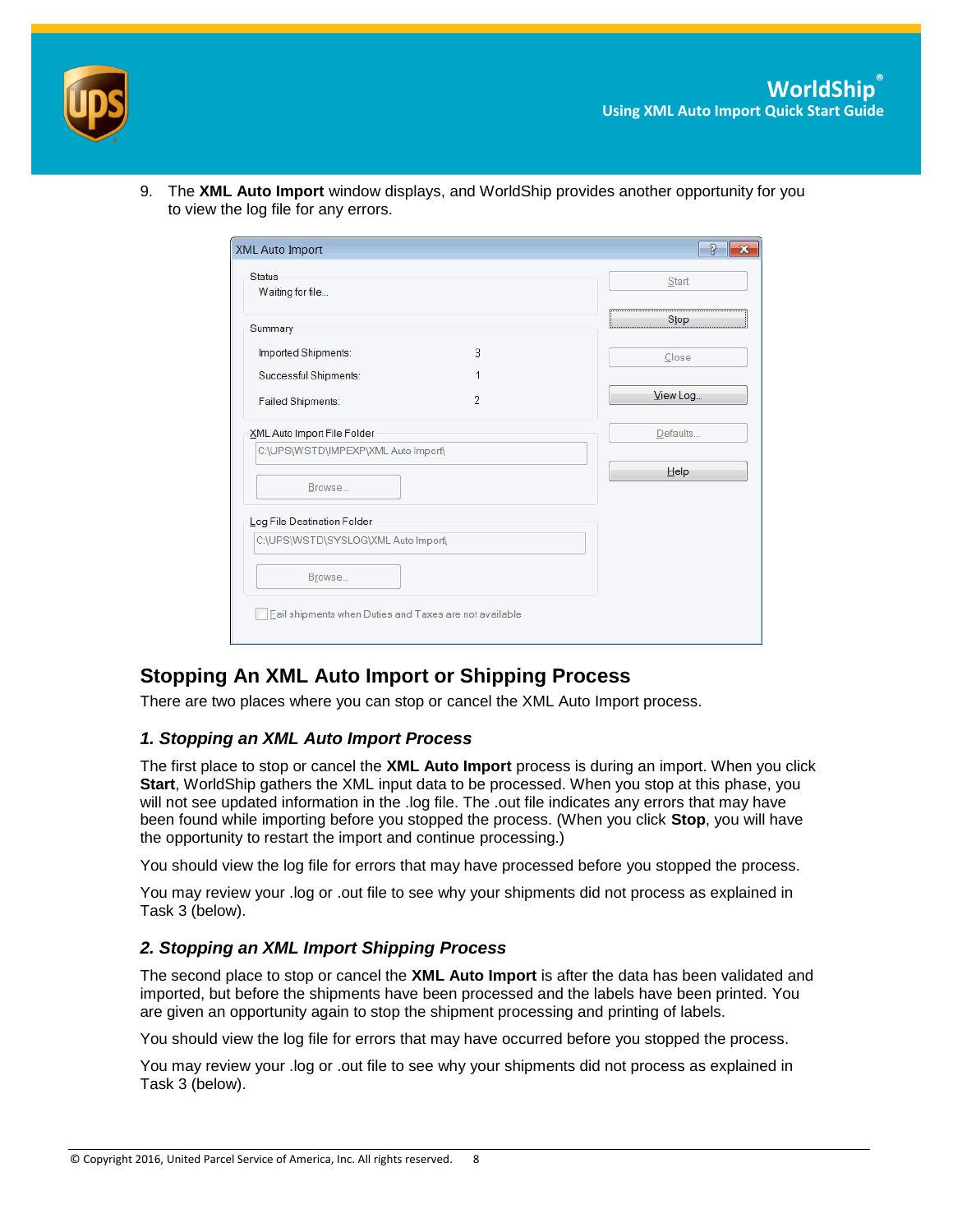

# **TASK 3: View Your Log, Output File, or In-Error Shipments Folder to Make Corrections**

A log file provides a quick summary of your **XML Auto Import** from the **WorldShip** window. The log file provides a summary of the shipment's status or failure; however, the information blocks, or field tags are not indicated. When you stop an import versus a shipment process (as explained previously), you will be able to see any interim processing through a log file. Based upon the stage of an import process, WorldShip may not generate an output file.

## **Viewing Log Files**

1. From the **XML Auto Import** window, click **View Log**.

| <b>XML Auto Import</b>                                 |   | S.       |
|--------------------------------------------------------|---|----------|
| <b>Status</b><br>Waiting for file                      |   | Start    |
| Summary                                                |   | Stop     |
| Imported Shipments:                                    | 3 | Close    |
| Successful Shipments:                                  | 1 |          |
| Failed Shipments:                                      | 2 | View Log |
| XML Auto Import File Folder                            |   | Defaults |
| C:\UPS\WSTD\IMPEXP\XML Auto Import\                    |   |          |
| Browse                                                 |   | $H$ elp  |
| Log File Destination Folder                            |   |          |
| C:\UPS\WSTD\SYSLOG\XML Auto Import\                    |   |          |
| Browse                                                 |   |          |
| Eail shipments when Duties and Taxes are not available |   |          |
|                                                        |   |          |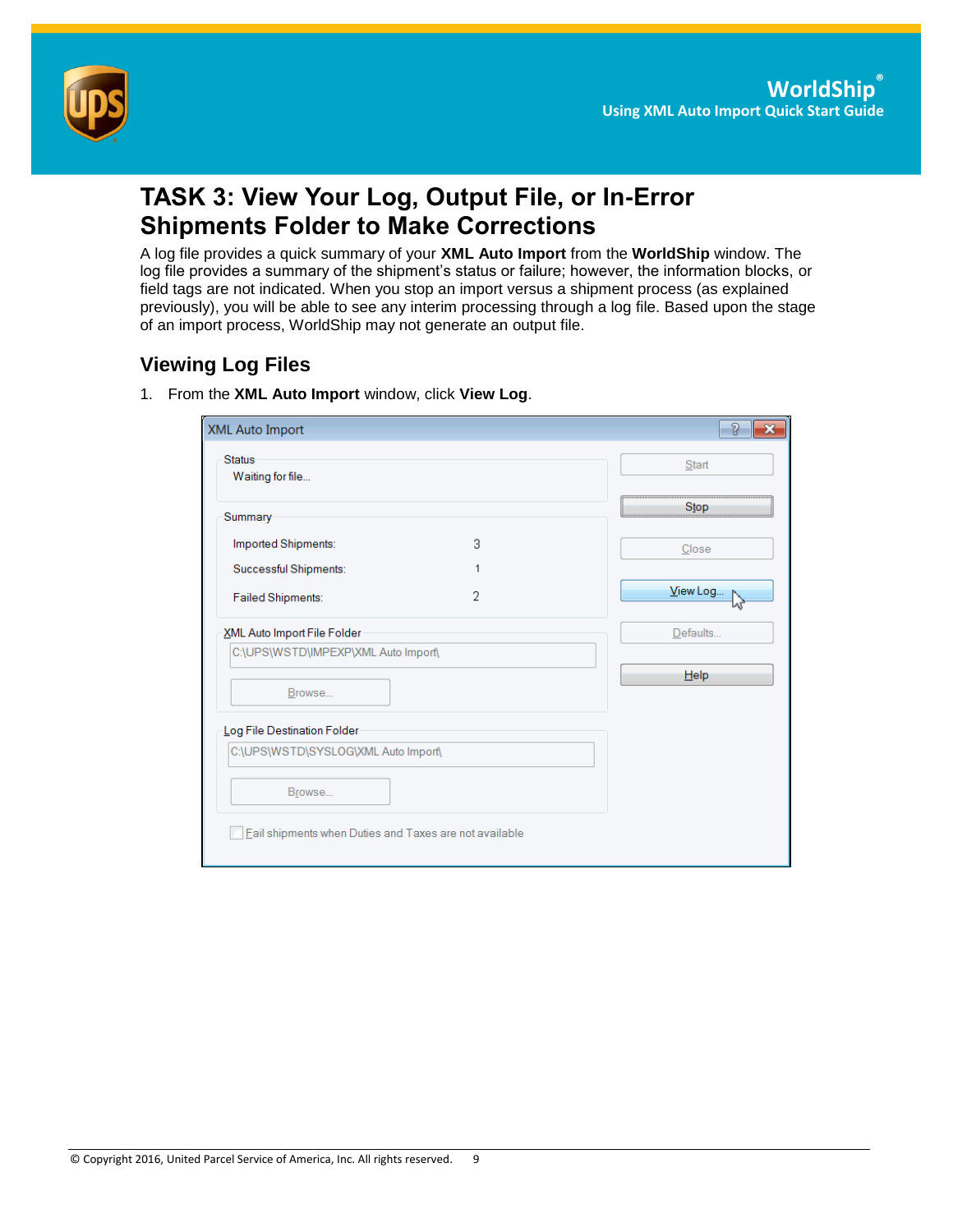

- 2. The log file below indicates the country origin, country destination, and the customer id for the first open shipment. In this example, the log file indicates two advisories:
	- XYZCust1 (1) and XYZCust2 (2) were processed. The advisory indicates that the XML import process reset the invoice currency to US dollar for both XYZCust1 and XYZCust2.
	- XYZCust5 (3) was not processed. The reason for error is given. This is a Dangerous Goods shipment. You must manually process a Dangerous Goods shipment.



### **Viewing the .OUT File**

Once your XML file, named **YourCompany.XML** in this example, is imported and shipping labels are printed, the **YourCompany.XML** file is unchanged and is renamed to **YourCompany.xxx**. An output file is created and given the name **YourCompany.out**. The output file is placed in the same folder as the **YourCompany.XML** file.

The output file indicates all shipment information blocks and fields, as well as the process status and error messages.

It will also contain the shipment rates, as specified by the customer in the **Tools > Shipper Editor > Modify > Rating Preference** dialog. The rate is exported to the .out file only if the following configuration parameter is set to 1 in the wstdshipuser.ini file:

[configuration]

DoNotExportXMLRates=1

Only the output file provides the tracking numbers when successful. When you stop an import process, depending upon the validation phase, WorldShip may not provide an .out file for your review. Only the .log file is guaranteed to be generated.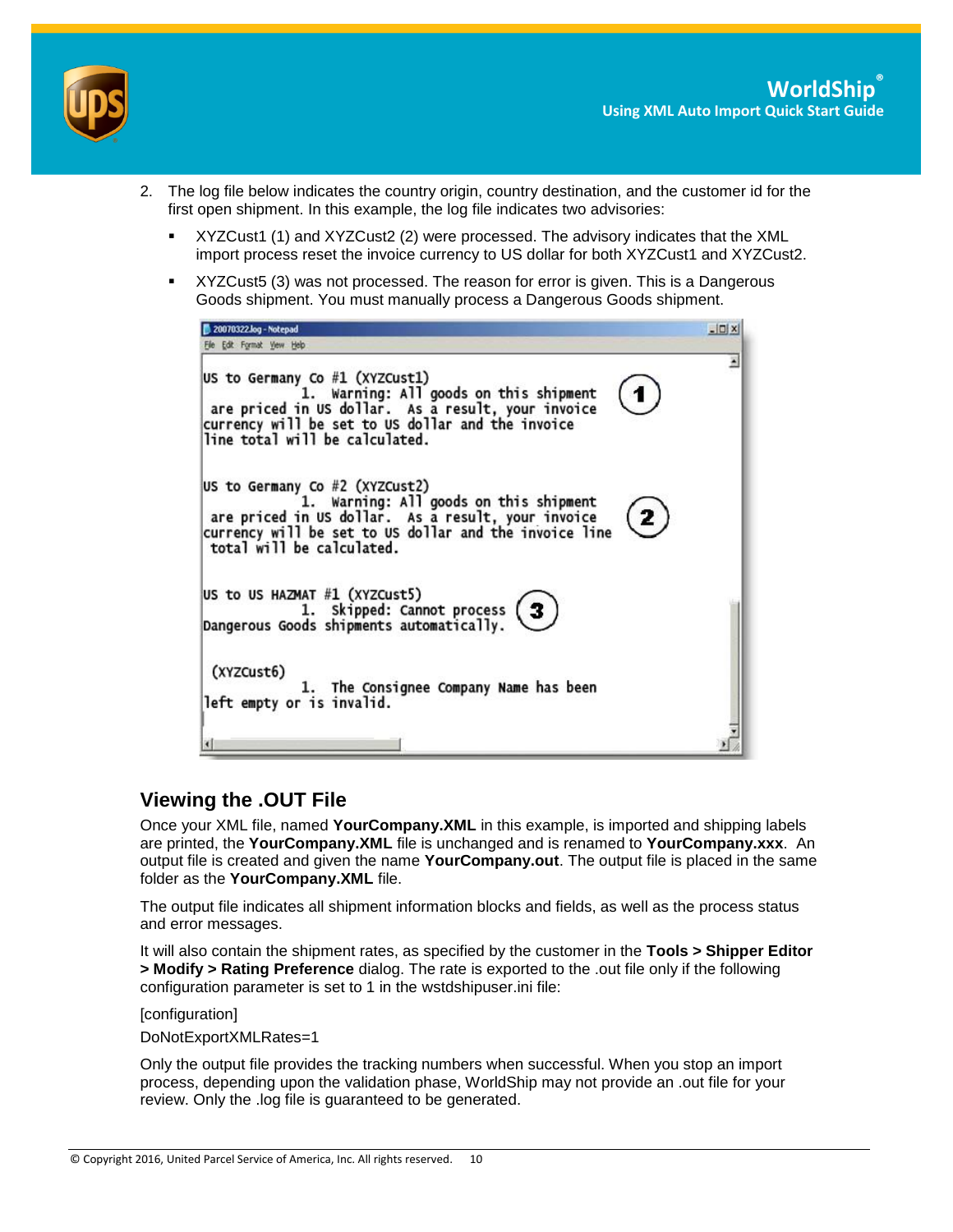

To view the .out file:

- 1. Select the output file in the location of your XML input file(s). Output files have the extension .OUT.
- 2. Open the output file with Notepad.
- 3. With the output file opened in Notepad, review all errors for any failed shipments that were indicated on the **Status Summary** box.
	- The XML file used the WorldShip <ShipmentInformation> block (1).
	- In the example below, the CustomerId ABCCust5 (2) process status is "Fail to Import." The country origin is the US and the country destination is US. It is a HAZMAT shipment. HAZMAT shipments will not auto import. You would need to process this shipment manually.

| ABC.Out - Notepad     |                                                                                                                                                                                                                                        | $  C $ $x$                    |
|-----------------------|----------------------------------------------------------------------------------------------------------------------------------------------------------------------------------------------------------------------------------------|-------------------------------|
| Edit Format View Help |                                                                                                                                                                                                                                        |                               |
| <package></package>   |                                                                                                                                                                                                                                        |                               |
|                       | <packagetype>UPS Package</packagetype><br><weight>4</weight><br><trackingnumber></trackingnumber><br><largepackageindicator></largepackageindicator><br><reference4>Reference #4</reference4><br><reference5>Reference #5</reference5> |                               |
|                       |                                                                                                                                                                                                                                        |                               |
|                       | <processmessage></processmessage>                                                                                                                                                                                                      |                               |
|                       | <trackingnumbers><br/><trackingnumber>1ZwX06750172000040</trackingnumber></trackingnumbers><br><importid></importid><br><reference1></reference1><br><reference2></reference2><br>                                                     |                               |
|                       |                                                                                                                                                                                                                                        |                               |
| <shipto></shipto>     | <openshipment <br="" shipmentoption=""><customerid>ABCCust5</customerid><br/><companyorname>US to US HAZMAT #1</companyorname><br/><attention>Yahooo</attention><br/><address1>Address 1</address1></openshipment>                     | ProcessStatus="Fail To Import |
|                       |                                                                                                                                                                                                                                        |                               |